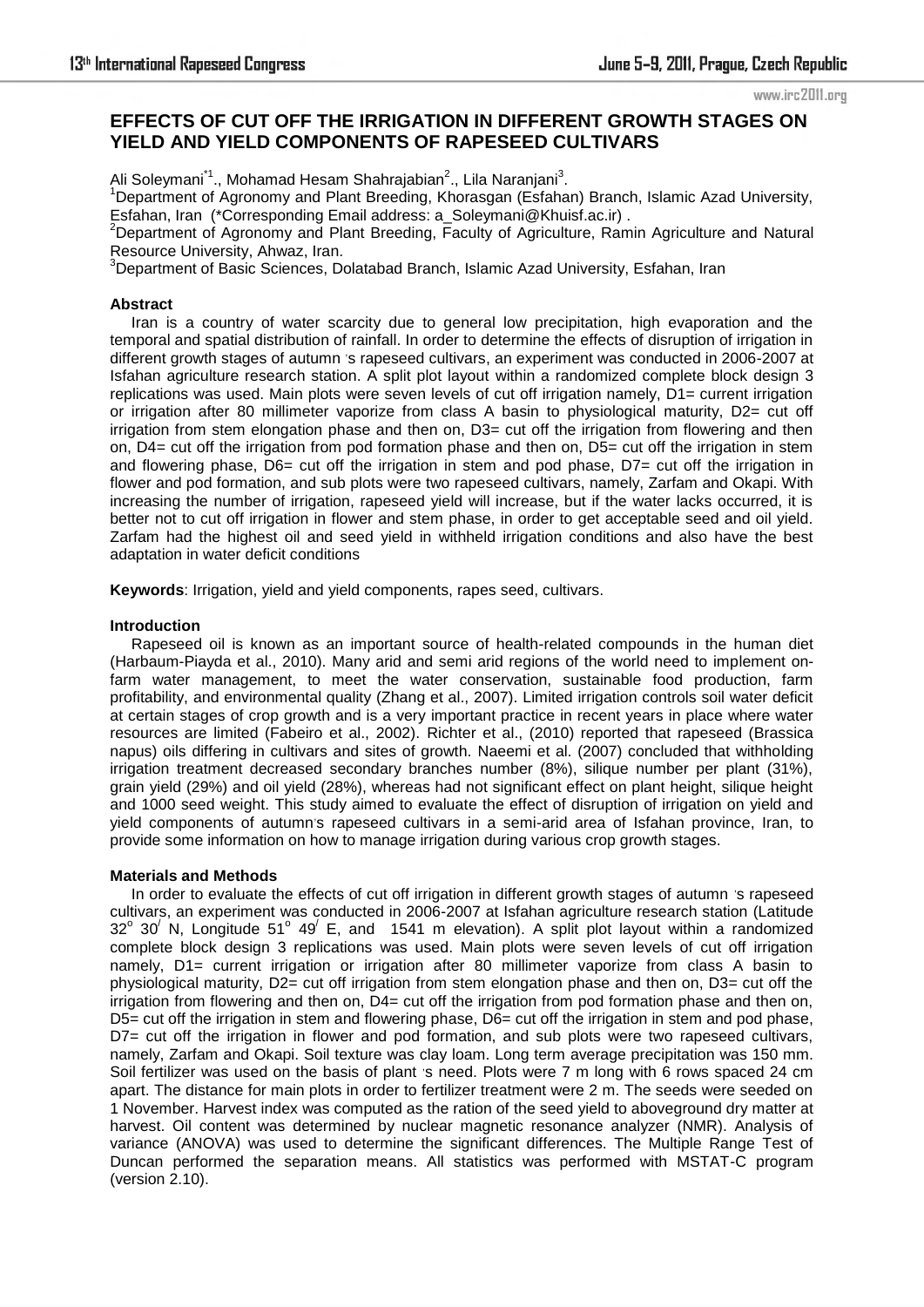#### **Result and Discussion**

 The effects of cut off the irrigation was significant on the number of pods per plant, the number of seed per pod, a thousand seed yield, seed yield, biological yield, harvest index and oil yield. Cultivars also had significant influence on all experimental traits. The number of pods per plant influenced by interaction between disruption of irrigation and cultivar (Table 1). To produce adequate seed and oil yield, irrigation must be done at two vital growth stage, namely stem elongation and flowering stage. Naeemi et al. (2007) also reported that withheld of irrigation trait had undesirable effects on yield of rapeseed cultivars. The results of this experiment indicated that provide of sufficient water at the terminal stages of reproductive growth have specially importance to obtain high grain and oil yield. When plants encounter water deficit, there is a decline in photosynthesis, this can be due to a reduction in light interception as leaf expansion is reduced or as leaf senescence is accelerated (Block et al., 2006). Khomari et al. (2008) also reported that

| <b>i able 1-</b> Analysis of variance for experimental characteristics. |             |                                          |                                     |                                  |            |                            |                  |                       |           |  |  |
|-------------------------------------------------------------------------|-------------|------------------------------------------|-------------------------------------|----------------------------------|------------|----------------------------|------------------|-----------------------|-----------|--|--|
| S.O.V                                                                   | d.f<br>٠.   | The<br>number<br>of pods<br>per<br>plant | The<br>number<br>of seed<br>per pod | A<br>thousan<br>d seed<br>weight | Seed vield | <b>Biological</b><br>vield | Harvest<br>index | Oil<br>percentag<br>е | Oil yield |  |  |
| Replicatio<br>n                                                         | 2           | 15.92                                    | 9.5                                 | 0.019                            | 906.7      | 109810.7                   | 0.0001           | 5.062                 | 5955.5    |  |  |
| off<br>Cut<br>irrigation                                                | 6           | 670.77                                   | 162.413                             | $0.813$ <sup>"</sup>             | 5359312.3  | 78356362.2                 | 0.001            | 1.098                 | 1038643.6 |  |  |
| Error $(a)$                                                             | 12          | 5.734                                    | 1.722                               | 0.027                            | 19621.9    | 1498972.8                  | 0.0001           | 3.555                 | 8991.4    |  |  |
| Cultivar                                                                | $\mathbf 1$ | 123.42                                   | 59.524                              | 0.482                            | 418601.2   | 49060105.9                 | 0.002            | 17.357                | 181897.5  |  |  |
| off<br>Cut<br>irrigation×<br>cultivar                                   | 6           | 3.817                                    | 1.079                               | 0.0005                           | 2102.2     | 181036.3                   | 0.0001           | 1.958                 | 1366.6    |  |  |
| Error (b)                                                               | 14          | 1.333                                    | 0.5                                 | 0.003                            | 8131.6     | 218279.6                   | 0.001            | 2.585                 | 3876.7    |  |  |
| significant at 0.05 significance in F-tests                             |             |                                          |                                     |                                  |            |                            |                  |                       |           |  |  |

**Table 1-** Analysis of variance for experimental characteristics.

significant at 0.001 significance in F-tests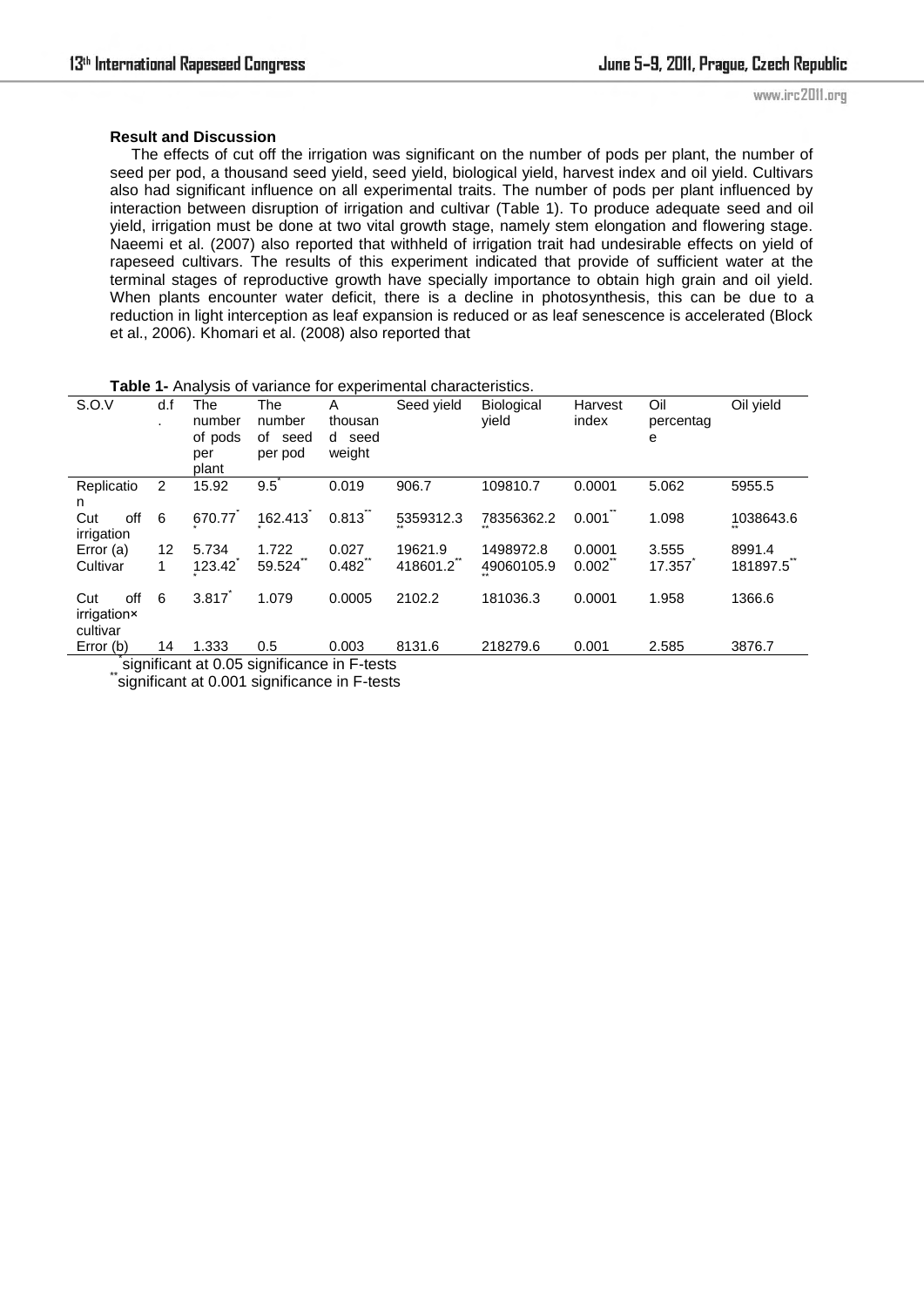www.irc2011.org

**Table 2-** Mean comparison of the number of pods per plant, the number of seed per pod, a thousand seed yield (g), seed yield (kg/ha), biological yield (kg/ha), harvest index (%), oil percentage, oil yield  $(kn/ha)$ 

| <u>ັ</u> ∪.⊶ອ″ <del>ທ່</del><br>Treatment | The<br>number   | The<br>number   | A<br>thousand    | Seed<br>yield | Biological<br>vield | Harvest<br>index  | Oil<br>percentage | Oil yield |
|-------------------------------------------|-----------------|-----------------|------------------|---------------|---------------------|-------------------|-------------------|-----------|
|                                           | of pods         | of seed         | seed             |               |                     |                   |                   |           |
|                                           | per             | per pod         | weight           |               |                     |                   |                   |           |
|                                           | plant           |                 |                  |               |                     |                   |                   |           |
| Irrigation                                |                 |                 |                  |               |                     |                   |                   |           |
| Current irrigation                        | 78.67a          | 37.83a          | 3.917a           | 4838a         | 20540a              | 18.8a             | 44.2a             | 2138a     |
| (control)                                 |                 |                 |                  |               |                     |                   |                   |           |
| Cut off irrigation                        | 45.33e          | 22.17e          | 3.067de          | 1993e         | 10960e              | 15.5c             | 44a               | 877.5e    |
| from stem                                 |                 |                 |                  |               |                     |                   |                   |           |
| elongation                                |                 |                 |                  |               |                     |                   |                   |           |
| Cut off irrigation                        | 51.67d          | 25.5d           | 3.4 <sub>b</sub> | 2529d         | 11310e              | 18.5a             | 45.1a             | 1140d     |
| from flowering                            |                 |                 |                  |               |                     |                   |                   |           |
| Cut off irrigation                        | 62 <sub>b</sub> | 30 <sub>c</sub> | 2.867e           | 2798c         | 13480d              | 17.2 <sub>b</sub> | 45.2a             | 1264c     |
| from pod<br>formation                     |                 |                 |                  |               |                     |                   |                   |           |
| Cut off irrigation in                     | 56.17c          | 30.83c          | 3.733a           | 3764b         | 18600b              | 16.8b             | 44.7a             | 1682b     |
| stem and                                  |                 |                 |                  |               |                     |                   |                   |           |
| flowering stage                           |                 |                 |                  |               |                     |                   |                   |           |
| cut off irrigation                        | 64.17b          | 34.33b          | 3.317bc          | 3649b         | 16720c              | 18ab              | 44.6a             | 1630b     |
| in stem and pod                           |                 |                 |                  |               |                     |                   |                   |           |
| formation                                 |                 |                 |                  |               |                     |                   |                   |           |
| cut off the                               | 58c             | 30.33c          | 3.183cd          | 3622b         | 15300c              | 19.2a             | 44.6a             | 1615b     |
| irrigation in flower                      |                 |                 |                  |               |                     |                   |                   |           |
| and pod formation                         |                 |                 |                  |               |                     |                   |                   |           |
| Cultivar                                  |                 |                 |                  |               |                     |                   |                   |           |
| Okapi                                     | 57.714b         | 28.952b         | 3.248b           | 3213b         | 14192b              | 18.4a             | 43.9b             | 1412.2b   |
| Zarfam                                    | 61.143a         | 31.333a         | 3.642a           | 3413a         | 16354a              | 17.0b             | 45.2a             | 1543.8a   |

Common letters within each column do not differ significantly.

watering at flowering stage is the most important parameter for improving sunflower grain yield. Generally, Zarfam cultivar in all mentioned qualities had main different with Okapi cultivar. Zarfam had the highest oil yield in withheld irrigation conditions and also have the best adaptation in water deficit conditions. Naeemi et al. (2007) demonstrated that the highest seed yield in water deficit conditions was produced in Opera and Zarfam cultivars, (2058 kg per ha) and (1896 kg per ha), respectively. Zarfam seed yield and oil yield was 3413 kg/ha and 1543.8 kg/ha, respectively (Table 2). Increasing knowledge about irrigation interval and vital rapeseed growth stages in irrigated agriculture play a significant role in maintaining food security (Deng et al., 2006).

#### **Conclusion**

Generally, with increasing the number of irrigation, rapeseed yield will increase, but if the water lacks occurred, it is better not to cut off irrigation in flower and stem phase, in order to get acceptable seed and oil yield.

#### **References**

- 1- Block, D., Hoffmann, C. M., Marlander, B. 2006. Impact of water supply on photosynthesis, water use and carbon isotope discrimination of sugar beet genotypes. European Journal of Agronomy. 24: 218-225.
- 2- Deng, X. P., Shan, L., Zhang, H., Turner, N. C. 2006. Improving agricultural water use efficiency in arid and semi-arid areas of China. Agric. Water Manage. 80: 23-40.
- 3- Zhang, B. C., Huang, G. B., Li, F. M. 2007. Effect of limited single irrigation on yield of winter wheat and spring maize relay intercropping. Pedosphere. 17(4): 529-537.
- 4- Fabeiro, C., Martin de Santa Olalla, F., de Juan, J. A. 2002. Production of muskmelon (Cucumis melo L.) under controlled deficit irrigation in a semi-arid climate. Agric. Water Manage. 54: 93-105.
- 5- Harbaum-Piayda, B., Oehlke, K., Sonnichsen, F. D., Zacchi, P., Eggers, R., Schwarz, K. 2010. New polyphenolic compounds in commercial deodistillate and rapeseed oils. Food Chemistry. 123: 607-615.